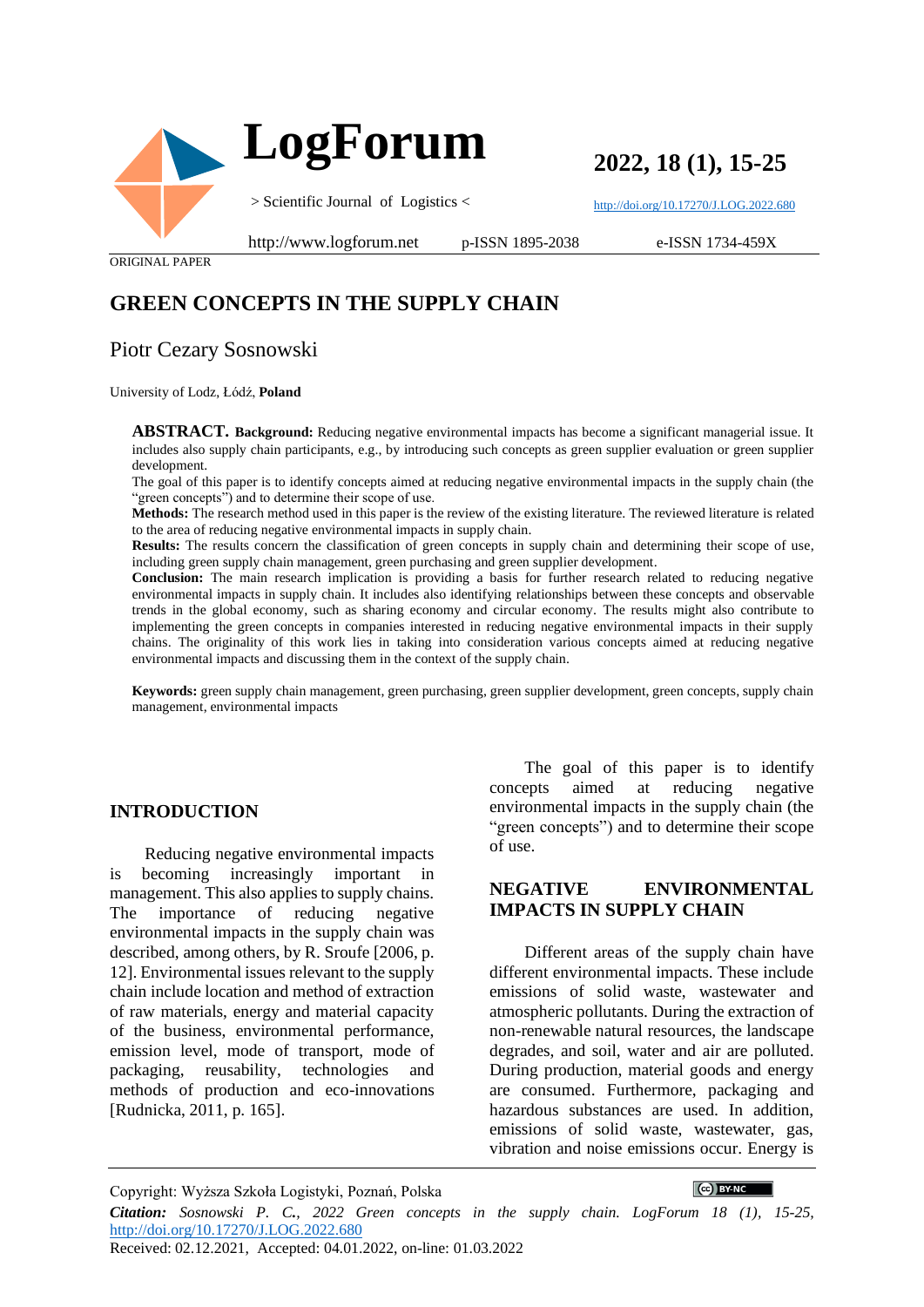also consumed during transport. On the other hand, one of the effects of using a finished product is the production of waste associated with this product, which can contaminate the soil, water or air. The different types of negative environmental impacts, considering the related areas of the supply chain, are presented in [Table1.](#page-1-0)

|  | Table1. Types of negative environmental impacts |  |
|--|-------------------------------------------------|--|
|  |                                                 |  |

<span id="page-1-0"></span>

| Supply chain area               | Types of negative environmental impacts in the supply chain                                     |  |
|---------------------------------|-------------------------------------------------------------------------------------------------|--|
|                                 | Emissions of solid waste:                                                                       |  |
| All                             |                                                                                                 |  |
|                                 | atmospheric emissions (including $CO2$ )                                                        |  |
|                                 | Depletion of non-renewable raw materials; energy consumption;                                   |  |
|                                 |                                                                                                 |  |
| Extraction of natural resources | water consumption; landscape degradation; reducing biodiversity;                                |  |
|                                 |                                                                                                 |  |
|                                 | soil, water and air pollution (including chemical pollution); eutrophication; vibrations; noise |  |
| Transport and distribution      | Leaks; energy consumption; vibrations; noise                                                    |  |
|                                 | Manufacturing and use of dangerous substances; resource consumption; energy consumption;        |  |
|                                 |                                                                                                 |  |
|                                 | water consumption;                                                                              |  |
| Production                      |                                                                                                 |  |
|                                 | waste generation; the use of packaging; heat emissions; wastewater emissions; vibrations;       |  |
|                                 | noise; use of chemicals in consumables                                                          |  |
|                                 | Excessive consumption; emissions associated with improper use of the finished product; lack     |  |
| Use of the finished product     | of (or improper) management of waste; soil, water and air pollution (including chemical         |  |
|                                 | pollution); exposure to dangerous substances; returns of finished products                      |  |
| Stage after the end of use.     | Pollution of soils, water and air (including chemical pollution) by waste                       |  |

Source: own study based on: Kalinowski et al., 2019, pp. 144–145; Preuss, 2006, pp. 218–221.

Researchers also identify a significant role for environmental management in the supply chain. C. Y. Wong et al. describe the inclusion of environmental management in the supply chain as a way to build a green supply chain [Wong et al., 2015, pp. 59–60]. M. Urbaniak, on the other hand, points to the essential role of environmental management in building a competitive advantage [Urbaniak, 2018, p. 139]. Furthermore, S. Y. Lee and R. D. Klassen described the essential importance of environmental management in building a green supply chain, and stressed the importance of monitoring and collaborating with suppliers for the development of environmental management capabilities among suppliers [Lee and Klassen, 2008, p. 583].

#### **ENVIRONMENTAL MANAGEMENT IN SUPPLY CHAIN**

As defined by R. D. Klassen and C. P. McLaughin, environmental management means, in all efforts, to minimise the negative environmental impact of products throughout their life cycle [Klassen and McLaughlin, 1996, p. 1199].

Environmental management is also influenced by the supply chain actors: suppliers, clients, employees and competition. Suppliers have a negative impact on the environment and their clients decide whether and how they will respond to such impacts: whether they apply environmental criteria for assessment or environmental evaluation of suppliers (green supplier evaluation), or take other actions related to environmental cooperation or collaboration with them [Sosnowski, 2019, pp. 333–334].

The motivation for supply chain actors is provided by their clients and their competitors. For clients, this includes, but is not limited to, environmental requirements for products, services and processes related to their production and provision. In the case of competition, this includes, but is not limited to, competing by meeting the environmental requirements of consumers. In turn, employees of supply chain companies are involved in activities that have an impact on reducing negative environmental impacts [Rudnicka, 2016, p. 70]. The impact of supply chain actors on environmental management is described in [Table2](#page-2-0)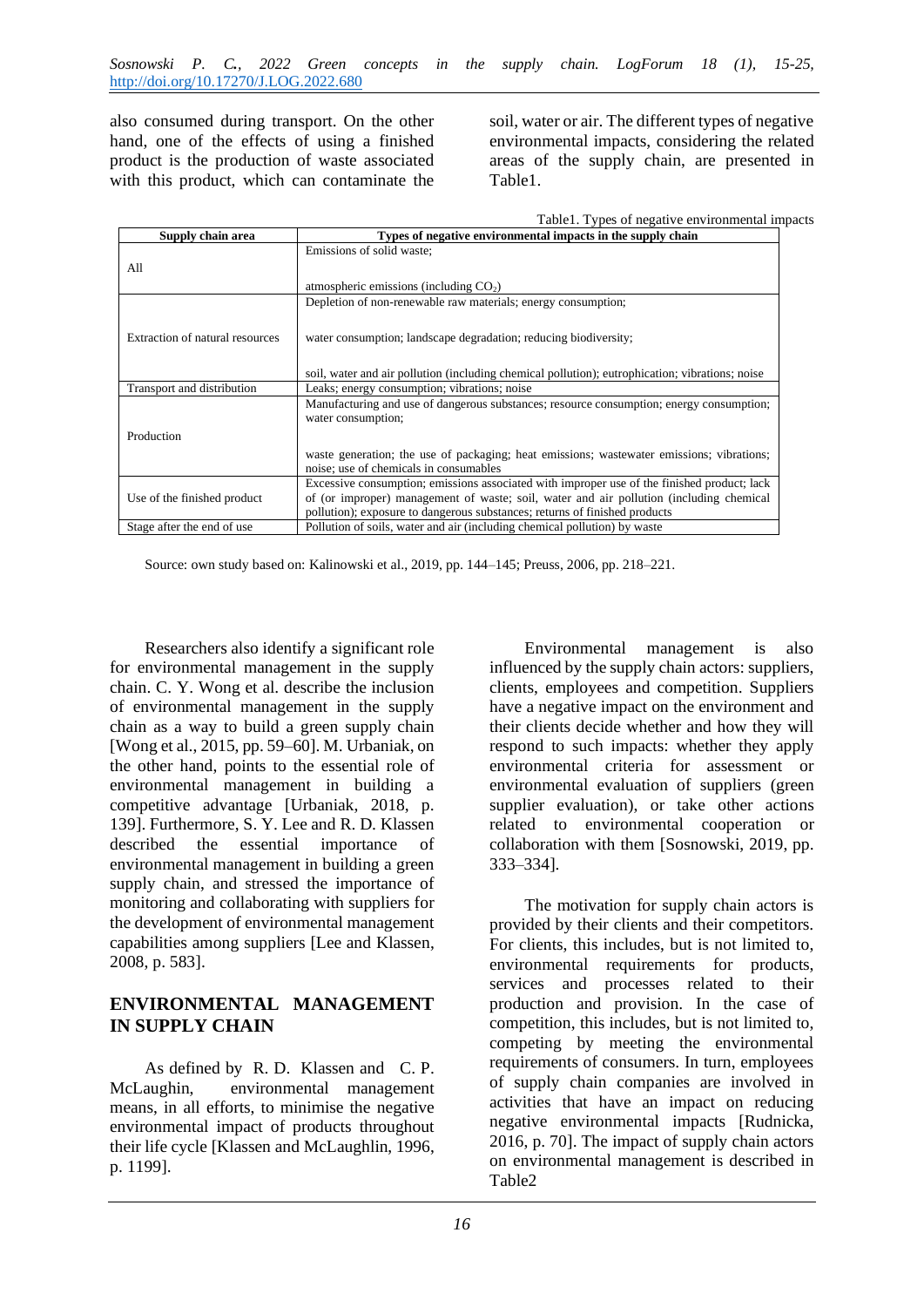<span id="page-2-0"></span>

| Supply chain actors | <b>Impact on environmental management</b>                                                              |  |  |
|---------------------|--------------------------------------------------------------------------------------------------------|--|--|
| Suppliers           | Generation of pollutant emissions and consumption of material goods and energy affecting product life  |  |  |
|                     | cycle assessment; impacting environmental risk levels                                                  |  |  |
| <b>Clients</b>      | Placing environmental requirements on products and services and processes related to their production  |  |  |
|                     | and provision; participating in the life cycle of the product; deciding on the degree of acceptance of |  |  |
|                     | implemented eco-innovation                                                                             |  |  |
| Employees           | Participation in actions affecting the reduction of negative environmental impacts                     |  |  |
| Competition         | Meeting the environmental requirements of your audience, which motivates you to take similar action    |  |  |

Table2. Impact of supply chain actors on environmental management

Source: own study based on: Rudnicka, 2016, p. 70.

Supply chain actors are an intermediate link between their clients and suppliers. In the context of environmental management, this means, on the one hand, meeting the environmental requirements of its clients and, on the other hand, placing environmental requirements on its suppliers. Employees who work to reduce negative environmental impacts in their company and competitors who meet the environmental expectations of their clients are also important. thus provide an incentive for other market actors to compete in this area.



<span id="page-2-1"></span>Figure 1. The bibliometric analysis timeline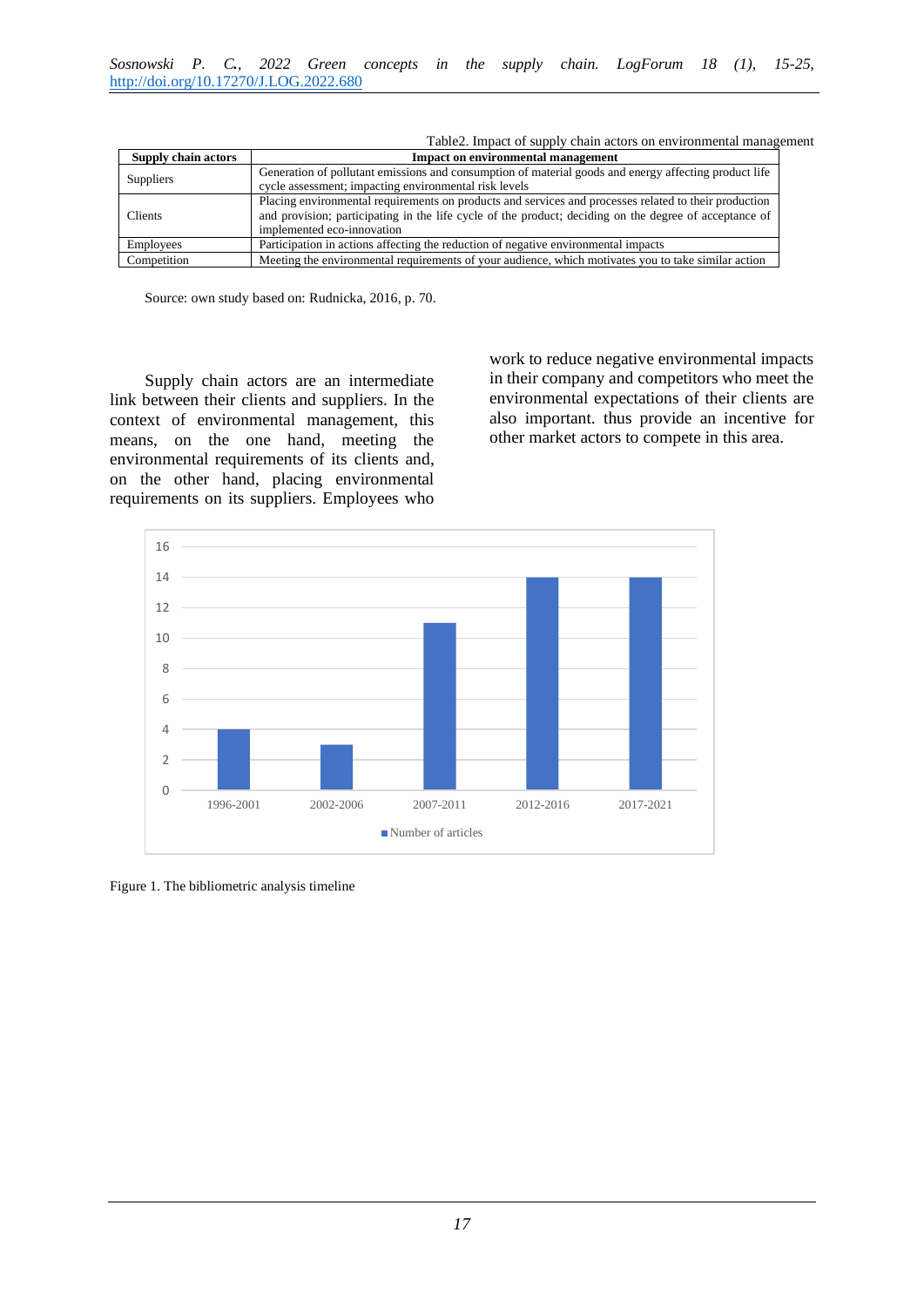### **THE OVERVIEW OF GREEN CONCEPTS IN SUPPLY CHAIN**

Green concepts that relate to the supply chain can be distinguished. Some of them relate to elements of supply chain management, such as purchasing process management, supplier relationship management, supplier development or the implementation of environmental innovations in the supply chain [Ocicka, 2014, p. 7276]. These include such concepts as green purchasing [Bai and Sarkis, 2010, p. 1201; Dubey et al., 2013, pp. 188–189], green supplier development [Bai and Sarkis, 2010, p. 1201] and reverse logistics [Rogers and Tibben-Lembke, 2001, p. 130].

The bibliometric analysis timeline is presented in [Figure 1.](#page-2-1)

The literature review was conducted in July and August of 2021. There was no criterion related to the time of publication. Articles taken into account were published between 1996 and 2021. It should be noted that the relative majority of reviewed sources (28 out of 46) were published during the last decade. It points out the increasing significance of the focal topic in management science.

Some green concepts concern the supply chain as a whole. This includes the creation of closed-loop supply chains. Furthermore, a green concept that is particularly important in the context of this dissertation is green supply chain management. It combines environmental management and supply chain management, considering the use of tools such as green supplier evaluation. Other green concepts concern specific elements of supply chain, e.g. green manufacturing [Malek and Desai, 2020, p. 9].

Green concepts in the supply chain can also include concepts related to sustainable development that concern not only environmental issues but also economic and social issues. In this approach, green concepts in the supply chain also include sustainable purchasing, sustainable supplier management, sustainable supplier management and

sustainable supply chain management. An overview of green concepts in the supply chain is presented in [Table3](#page-4-0) It can be observed that the above-presented concepts can provide a link not only with the relevant area of the supply chain but also with sustainable development. This is important because one of the dimensions of sustainability is the environment. In addition, all the above concepts, except for green manufacturing, are directly related to cooperation with suppliers. This demonstrates the indirect link between these concepts and buyer-supplier relationships. It should also be noted that the concepts presented above are not disjointed. Some of them are even treated as elements of other concepts, such as green purchasing, which can be considered both as a separate green concept in the supply chain and as part of the green supply chain management concept.

Other concepts that are more indirectly related to reducing negative environmental impact in supply chain include: sharing economy [Govindan et al., 2020, p. 2], circular business models (circular economy) [Bocken et al., 2019, p. 4].

### **FINDINGS AND DISCUSSION**

There are several green concepts included in the overview. Some of them are related to the concept of sustainability (sustainable supply chain management, sustainable purchasing sustainable supplier development and sustainable supplier management). Hence, these concepts are focused not only on environmental issues but also economic and social issues. In the case of sustainable supply chain management, it includes sustainable aspects of all supply chain actors [Karaosman et al., 2020, pp. 660–661].

Also, three described concepts are related directly both to building relationships in the supply chain (hence, building a supply chain) and reducing negative environmental impacts: green supply chain management, green purchasing and green supplier development.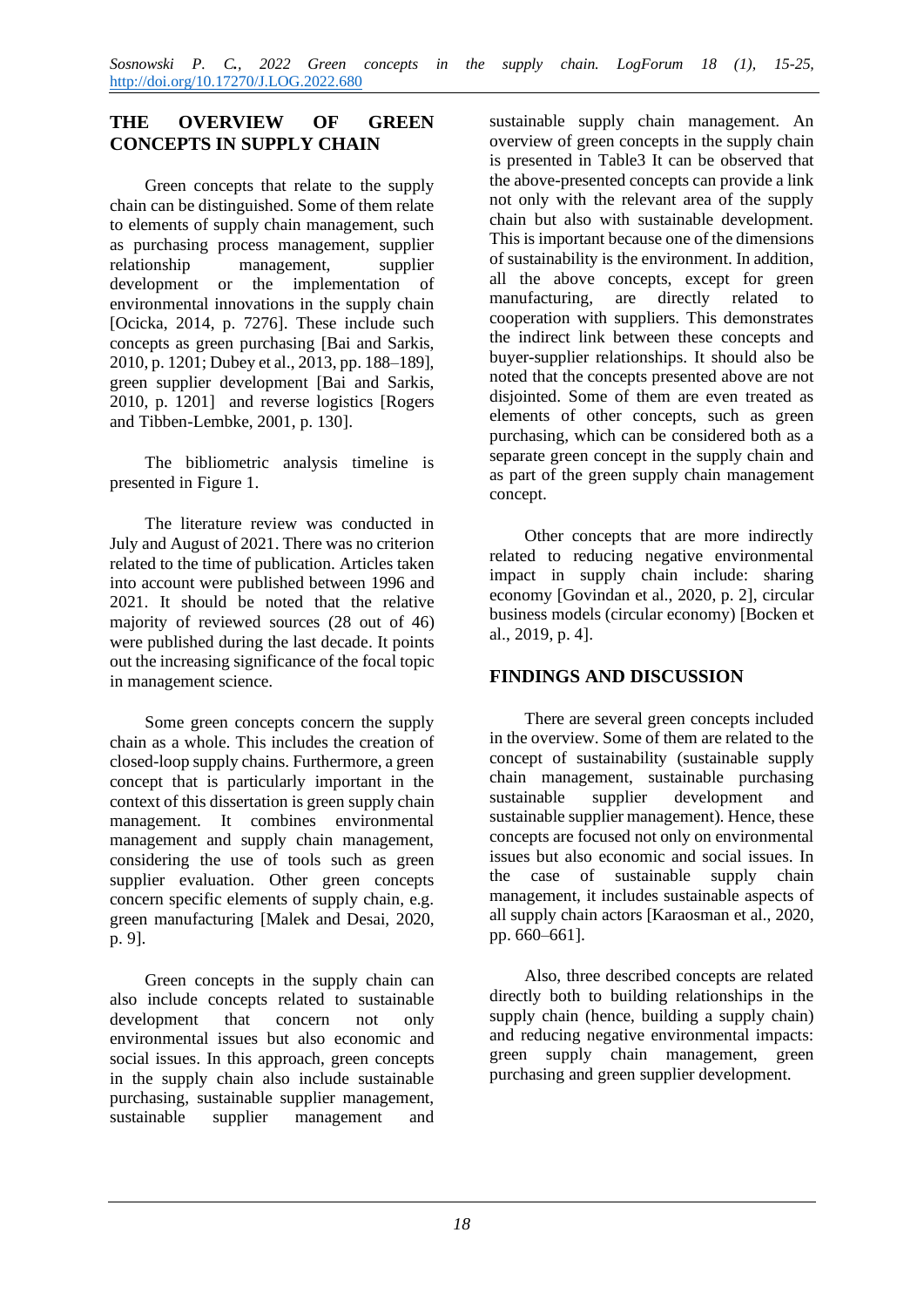Table3. Overview of green concepts in supply chain

<span id="page-4-0"></span>

| Concept                                                                                                                                              | <b>Description</b>                                                                                                                                                                                                                                                                                                                                                                       |
|------------------------------------------------------------------------------------------------------------------------------------------------------|------------------------------------------------------------------------------------------------------------------------------------------------------------------------------------------------------------------------------------------------------------------------------------------------------------------------------------------------------------------------------------------|
| Reverse logistics                                                                                                                                    | The process of planning, implementing and controlling the efficient, cost-effective<br>movement of raw materials, stocks, finished products and related information from the<br>place of consumption to the place of origin with a view to recovery or production of value<br>or proper disposal                                                                                         |
| Closed-loop supply chain<br>management                                                                                                               | Design, control and operate the system to maximize value creation throughout the product<br>lifecycle with dynamic value recovery with different types and magnitudes of returns over<br>time                                                                                                                                                                                            |
| Green supply chain management                                                                                                                        | Integrating environmental thinking into supply chain management, including product<br>design, sourcing and raw material selection, manufacturing processes, final product<br>delivery to end-users, and post-use product management                                                                                                                                                      |
| Green distribution*                                                                                                                                  | Distribution management including measuring and reducing negative environmental<br>impacts                                                                                                                                                                                                                                                                                               |
| Green logistics*                                                                                                                                     | Efforts to measure and reduce the negative environmental impact of logistics activities                                                                                                                                                                                                                                                                                                  |
| Green manufacturing*                                                                                                                                 | Production management including measuring and reducing negative environmental<br>impacts                                                                                                                                                                                                                                                                                                 |
| Green purchasing, green procurement,<br>green supply management,<br>environmental purchasing,<br>environmental purchasing and<br>suppliermanagement* | Management of the purchasing process including measuring and reducing negative<br>environmental impact, including the inclusion of environmental criteria in supplier<br>selection and evaluation of suppliers in terms of the results of their environmental<br>activities                                                                                                              |
| Green supplier development*                                                                                                                          | Supplier development aimed at increasing supplier environmental performance                                                                                                                                                                                                                                                                                                              |
| Sustainable purchasing                                                                                                                               | Integrating environmental, social, ethical and economic issues into the management of the<br>organisation's external resources in such a way that the supply of all the goods, services,<br>capabilities and knowledge needed to run, maintain and manage the core organisation and<br>support actions provide value not only to the organisation but also to society and the<br>economy |
| Sustainable supplier development                                                                                                                     | Supplier-oriented development focused on achieving their environmental and social<br>objectives                                                                                                                                                                                                                                                                                          |
| Sustainable supplier management                                                                                                                      | Economic, environmental and socially efficient supplier management                                                                                                                                                                                                                                                                                                                       |
| Sustainable supply chain management                                                                                                                  | Managing the flows of goods, information and capital and working with other actors in<br>the supply chain integrating the three dimensions of sustainable development: economic,<br>environmental and social                                                                                                                                                                             |

\* also mentioned as green supply chain management practices

Source: own study based on: Bai and Sarkis, 2010, p. 1201; Dubey et al., 2013, pp. 188–189; Foerstl et al., 2010, p. 118; Guide and Van Wassenhove, 2009, p. 10; Pagell et al., 2010, p. 58; Rogers and Tibben-Lembke, 2001, p. 130; Sancha et al., 2015, p. 95; Seuring, 2013, p. 1514; Sosnowski and Bojanowska, 2018, p. 128; Srivastava, 2007, pp. 54–55; Tate et al., 2012, p. 174; Wilding et al., 2012, p. 489; Zsidisin and Siferd, 2001, p. 69.

#### **GREEN SUPPLY CHAIN MANAGEMENT**

The first green supply chain management studies were produced in the last years of the 20th century to characterise environmental management activities in the supply chain [Sarkis, 1998, pp. 162–163]. According to some scholars, e.g. A. Maryniak and S. Laari, green supply chain management combines supply chain management with environmental management [Laari et al., 2017, p. 1304; Maryniak, 2017, p. 13]. In this respect, green supply chain management can be defined as the implementation of environmental management in the supply chain [Srivastava, 2007, pp. 53– 54] This is important given the indications that the development of supply chain management is

related to green supply chain management [Nelson et al., 2012, p. 33].

To discuss the concept of green supply chain management, it is necessary to establish the meaning of the term 'green supply chain'. According to J. Witkowski and A. Pisarek, the green supply chain distinguishes the traditional supply chain from the traditional one, among others, by its purpose. The traditional supply chain aims to maximise profits and minimize costs throughout the supply chain. The green supply chain, on the other hand, aims to reduce resource consumption and negative environmental impacts throughout the supply chain. In addition, the green supply chain is operating to build a closed-loop supply chain, and all stakeholders of the company are focused on end-users [Witkowski and Pisarek, 2017, p. 18].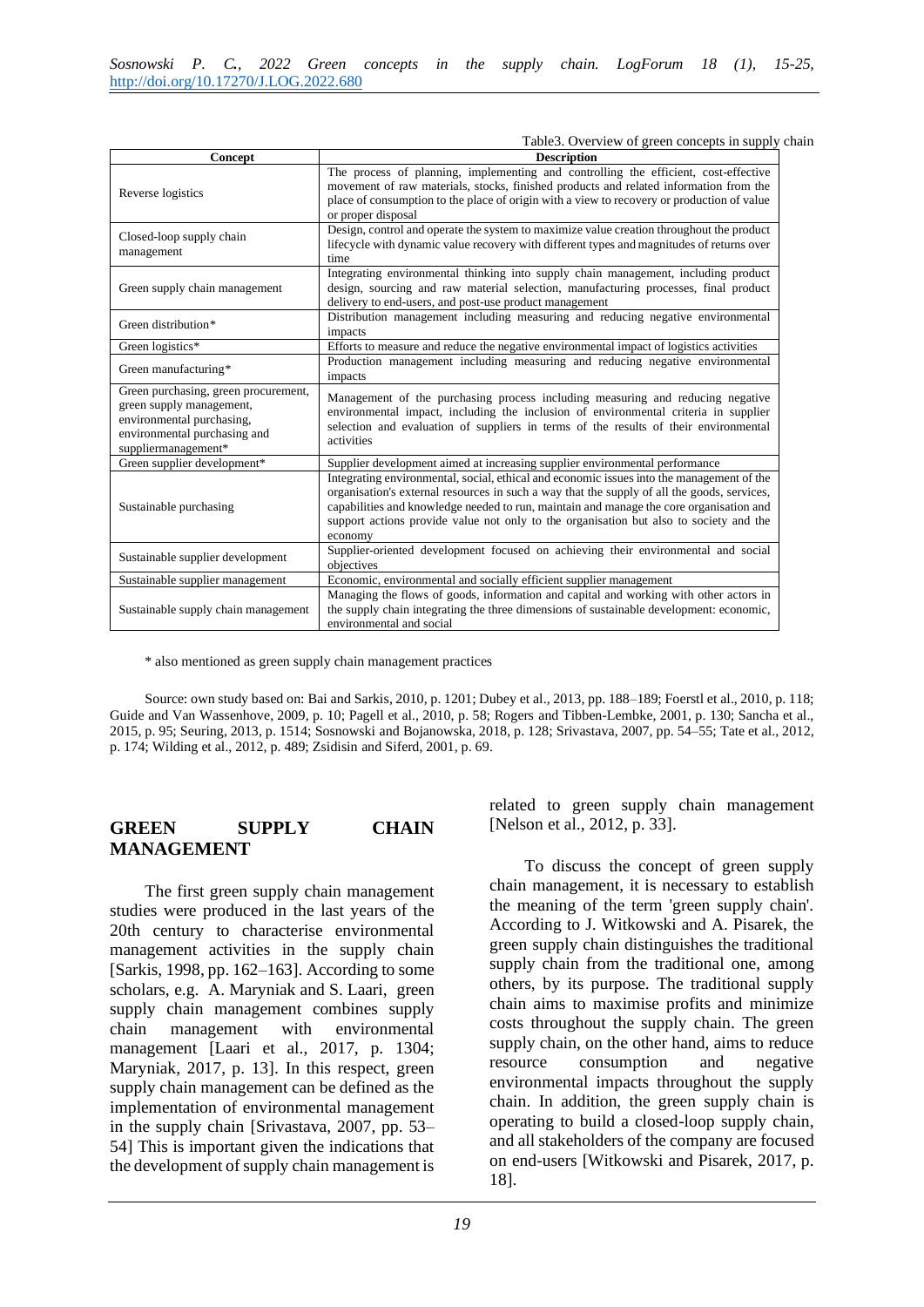The management of the green supply chain should consider not only flows of goods, services, information and capital but also waste [Sarkis, 2012, p. 209]. It is also indicated that the implementation of the green supply chain management concept can be a step towards the implementation of sustainable supply chain management concepts which take into account, in addition to the economic and environmental dimension, the social dimension, in line with the principles of sustainable development [Tundys, 2018, p. 99].

### **GREEN PURCHASING**

The green purchasing concept incorporates the reduction of different types of negative environmental impact in the management of the purchasing process [Dubey et al., 2013, pp. 88–89]. This is an element of green supply chain management that is directly related to the green supplier evaluation [Sarkis, 2014]. The implementation of the green purchasing concept may be motivated by enduser requirements, applicable regulations and expected economic benefits [ElTayeb et al., 2010, p. 224].

Green purchasing practices are an instrument for the implementation of green purchasing practices*.* These include, but are not limited to, activities related to the green supplier evaluation, such as the environmental audit of suppliers, the environmental certification of suppliers by an independent body, the assessment of the life cycle of the material good purchased, the requirement for the supplier to implement and maintain an environmental management system not necessarily certified by a third party, and the requirement for suppliers to disclose the specific characteristics of the material good purchased, e.g. in the form of environmental labels or declarations [Bowen et al., 2006, p. 159]. Green purchasing practices also include the use of environmental checklists [Chien and Shih, 2007, p. 384] to conduct environmental activities [Bowen et al., 2006, p. 159; Sarkis, 2014, p. 15].

It should be noted that the company's commitment to environmental issues translates into its purchasing opportunities [Large and Gimenez Thomsen, 2011, p. 181] and implementing the concept of green purchasing

translates into economic efficiency [Green et al., 2012, p. 299]. In addition, positive links have been demonstrated both between the implementation of green purchasing and the increase in the efficiency of purchasing management understood as a function of the company and between the implementation of green purchasing and the increased purchasing efficiency if the company maintains a partnership with suppliers [González-Benito et al., 2016, p. 319]. Furthermore, there is a positive correlation between taking environmental considerations into account in the purchasing process and increasing the effectiveness of environmental activities and the competitive advantage of the company [Ferri and Pedrini, 2018, p. 886].

### **GREEN SUPPLIER DEVELOPMENT**

Supplier development incorporating environmental activities, referred to as green supplier development or environmental supplier development*,* means the efforts to increase the effectiveness of the environmental activities of suppliers [Bai and Sarkis, 2010, p. 1201]. This is done primarily by interacting with them, the use of supplier evaluation and taking into account the type of relationship with [Sarkis, 2014, pp. 19–21; Urbaniak et al., 2021, p. 2]. Overall, supplier development is influenced by factors such as effective communication, partnership approach, mutual involvement of the supplier and the client in cooperation and support of top management [Sillanpää et al., 2015, pp. 230–231]. The partnership approach implies the possibility of the importance of the type or duration of the relationship between the supplier and the client in terms of carrying out supplier development activities [Wagner, 2011, p. 281].

Among the areas of green supplier development activities are exchange and communication of knowledge on environmental issues (green knowledge), exchange of resources and management practices [Bai and Sarkis, 2010, p. 1202]. The first area includes knowledge exchange and communication activities aimed at reducing the negative environmental impact of the supplier, such as the training of suppliers in this field and the evaluation of suppliers taking into account environmental criteria. In turn, the exchange of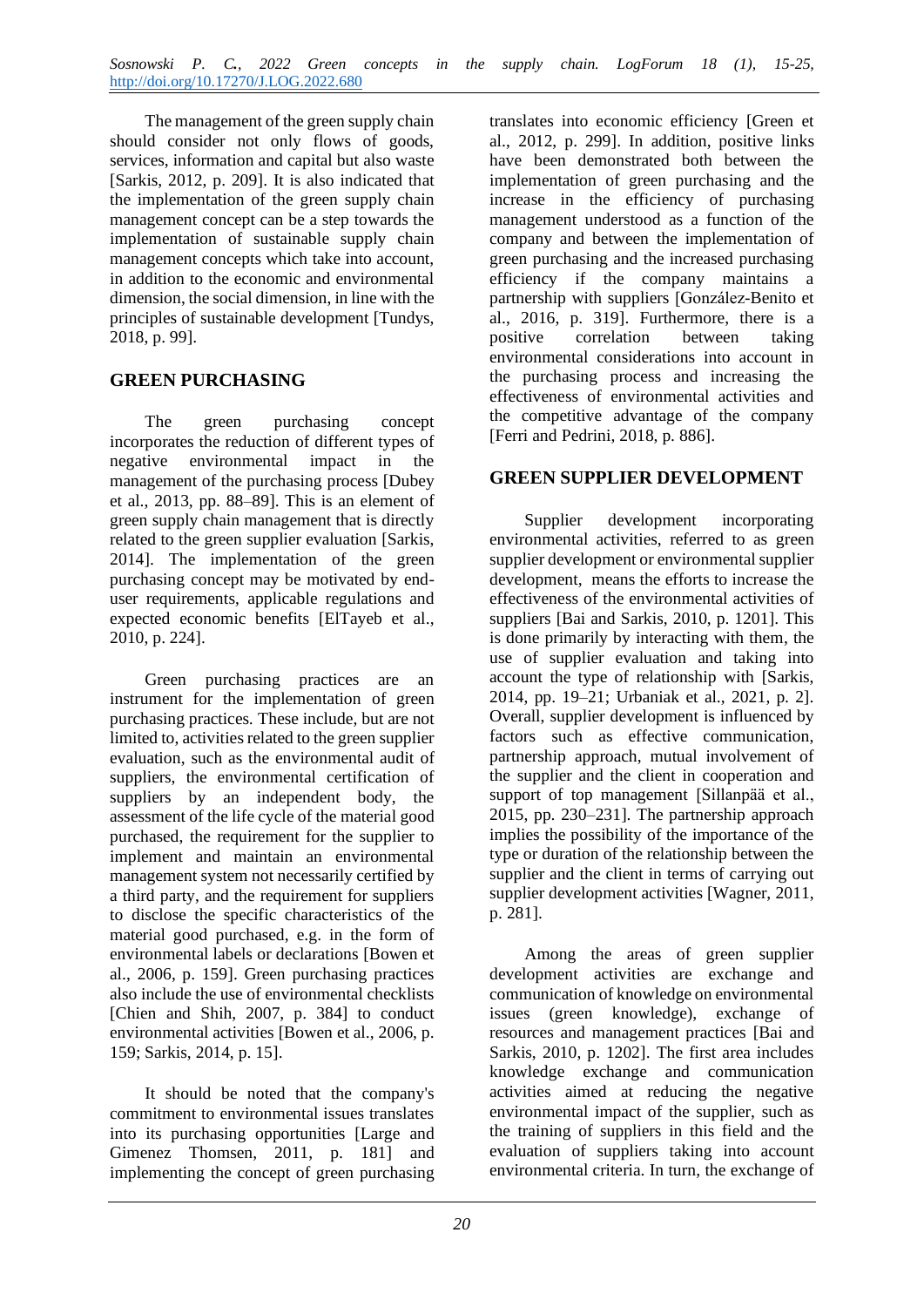resources and investments takes into account the sharing of material goods and capital with the supplier for the same purpose. Management and organisational practices, on the other hand, include all other organisational and management activities aimed at reducing the various negative impacts of suppliers on the environment, such as the implementation of green practices, environmental contracting and green supplier development, eligibility criteria for suppliers to implement green supplier development.

### **CONCLUSION**

To summarize, there are several concepts directly related to related directly to building relationships in the supply chain and reducing negative environmental impacts. They are related either to the supply chain as a whole (green supply chain management) or to specific areas of the supply chain. Despite of limiting the scope of use, some of them affect directly more than supply chain link, e.g., green purchasing and green supplier development.

However, results reducing negative environmental impacts by introducing these concepts depend, among alia, on management approach. Possible factors affecting effectiveness of introducing green concepts in supply chain are performance measurement system and cooperation and collaboration with other supply chain actors.

It should be noted that the essential element of both green purchasing and green supplier development is green supplier evaluation, which can provide a basis for environmental cooperation between buyer and supplier. However, the scope of practical implementation of these concepts in a company may vary (see: [Implication for business](#page-6-0)  [practice\)](#page-6-0).

### **IMPLICATION FOR FUTURE RESEARCH**

All the identified green concepts in the supply chain are related directly or indirectly to reducing the negative environmental impacts. The main recommendation for future research is a study of relationships between these concepts

and observable trends in the global economy, such as sharing economy and circular economy.

The results might provide a way of introducing identified green concepts in the context of an economy based on either (or both) shareability and/or circularity.

#### <span id="page-6-0"></span>**IMPLICATION FOR BUSINESS PRACTICE**

Implementation of concepts described in this paper may result in reducing negative environmental impacts in companies. The profitability of such action depends on the region of operations, targeted market, business sector, and legal regulations related to business processes and products.

Hence, the introduction of such concepts as green purchasing should be preceded by the research of these areas.

#### **ACKNOWLEDGMENTS AND FUNDING SOURCE DECLARATION**

This research received no specific grant from any funding agency in the public, commercial, or not-for-profit sectors.

### **REFERENCES**

- Bai, C., Sarkis, J., 2010, Green supplier development: Analytical evaluation using rough set theory, Journal of Cleaner Production, 18(12), 1200–1210. [https://doi.org/10.1016/j.jclepro.2010.01.01](https://doi.org/10.1016/j.jclepro.2010.01.016) [6](https://doi.org/10.1016/j.jclepro.2010.01.016)
- Bocken, N., Strupeit, L., Whalen, K., Nußholz, J., 2019, A review and evaluation of circular business model innovation tools, In Sustainability  $(11(8), 2210)$ , Multidisciplinary Digital Publishing Institute. <https://doi.org/10.3390/su11082210>
- Bowen, F., Cousins, P., Lamming, R., Faruk, A., 2006, Horses for courses: Explaining the gap between the theory and practice of green supply, In Greening the Supply Chain (151– 172), Springer London. [https://doi.org/10.1007/1-84628-299-3\\_9](https://doi.org/10.1007/1-84628-299-3_9)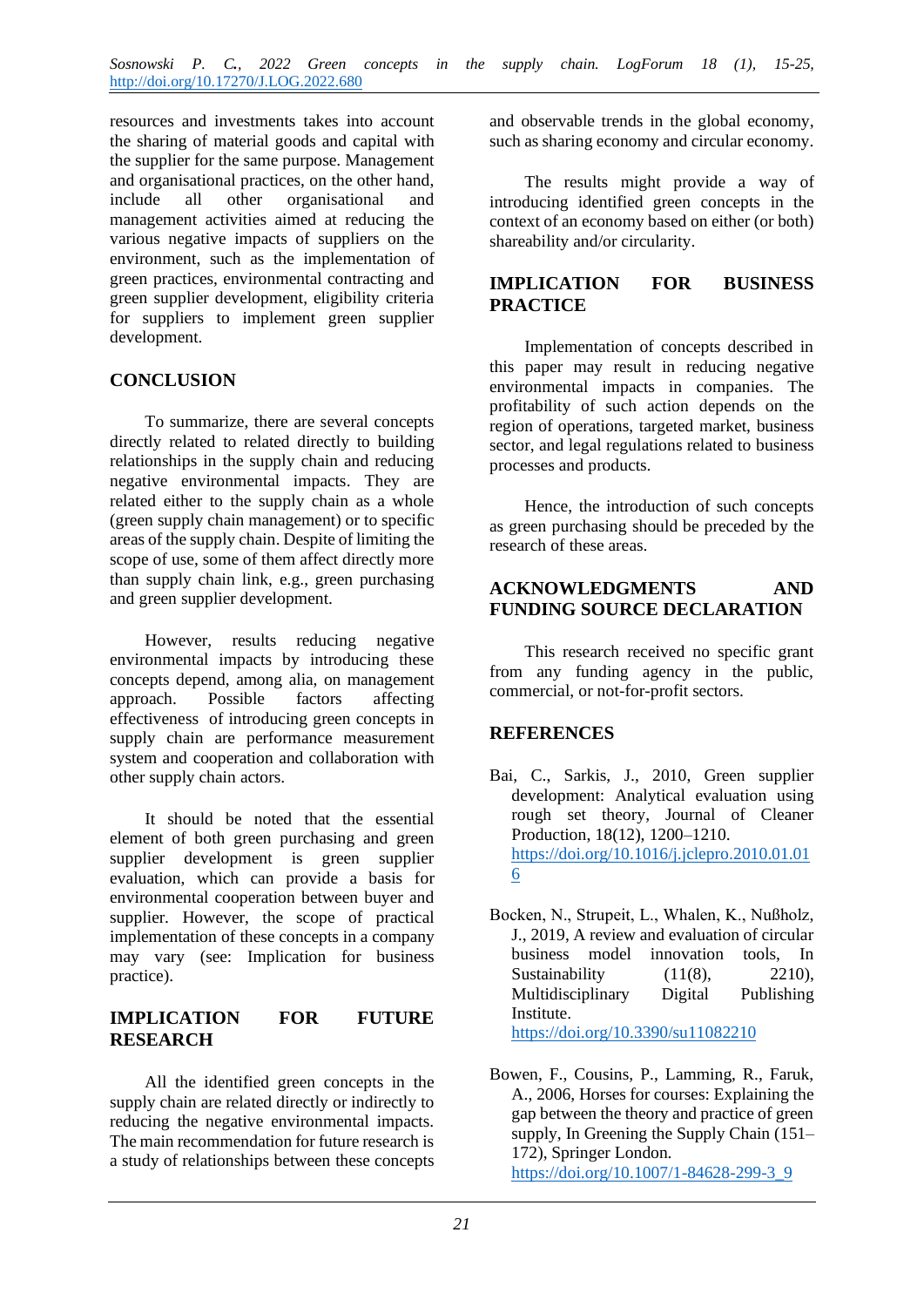*Sosnowski P. C., 2022 Green concepts in the supply chain. LogForum 18 (1), 15-25,*  <http://doi.org/10.17270/J.LOG.2022.680>

- Chien, M. K., Shih, L. H., 2007, An empirical study of the implementation of green supply chain management practices in the electrical and electronic industry and their relation to organizational performances, International Journal of Environmental Science and Technology, 4(3), 383–394. [https://www.sid.ir/en/journal/ViewPaper.as](https://www.sid.ir/en/journal/ViewPaper.aspx?id=77181) [px?id=77181](https://www.sid.ir/en/journal/ViewPaper.aspx?id=77181)
- Dubey, R., Bag, S., Ali, S. S., Venkatesh, V. G., 2013, Green purchasing is key to superior performance: An empirical study, International Journal of Procurement Management, 6(2), 187–210. <https://doi.org/10.1504/IJPM.2013.052469>
- ElTayeb, T. K., Zailani, S., Jayaraman, K., 2010, The examination on the drivers for green purchasing adoption among EMS 14001 certified companies in Malaysia, Journal of Manufacturing Technology Management, 21(2), 206–225. [https://doi.org/10.1108/1741038101101437](https://doi.org/10.1108/17410381011014378) [8](https://doi.org/10.1108/17410381011014378)
- Ferri, L. M., Pedrini, M., 2018, Socially and environmentally responsible purchasing: Comparing the impacts on buying firm's financial performance, competitiveness and risk, Journal of Cleaner Production, 174, 880–888. [https://doi.org/10.1016/j.jclepro.2017.11.03](https://doi.org/10.1016/j.jclepro.2017.11.035) [5](https://doi.org/10.1016/j.jclepro.2017.11.035)
- Foerstl, K., Reuter, C., Hartmann, E., Blome, C., 2010, Managing supplier sustainability risks in a dynamically changing environment-Sustainable supplier management in the chemical industry, Journal of Purchasing and Supply Management, 16(2), 118–130. [https://doi.org/10.1016/j.pursup.2010.03.01](https://doi.org/10.1016/j.pursup.2010.03.011) [1](https://doi.org/10.1016/j.pursup.2010.03.011)
- González-Benito, J., Lannelongue, G., Ferreira, L. M., Gonzalez-Zapatero, C., 2016, The effect of green purchasing on purchasing performance: the moderating role played by long-term relationships and strategic integration, Journal of Business and Industrial Marketing, 31(2), 312–324. [https://doi.org/10.1108/JBIM-09-2014-](https://doi.org/10.1108/JBIM-09-2014-0188) [0188](https://doi.org/10.1108/JBIM-09-2014-0188)

Govindan, K., Shankar, K. M., Kannan, D., 2020, Achieving sustainable development goals through identifying and analyzing barriers to industrial sharing economy: A framework development, International Journal of Production Economics, 227, 107575.

<https://doi.org/10.1016/j.ijpe.2019.107575>

- Green, K. W., Zelbst, P. J., Meacham, J., Bhadauria, V. S., 2012, Green supply chain management practices: Impact on performance, Supply Chain Management, 17(3), 290–305. [https://doi.org/10.1108/1359854121122712](https://doi.org/10.1108/13598541211227126) [6](https://doi.org/10.1108/13598541211227126)
- Guide, V. D. R., Van Wassenhove, L. N., 2009, The evolution of closed-loop supply chain research, Operations Research, 57(1), 10– 18.<https://doi.org/10.1287/opre.1080.0628>
- Kalinowski, T. B., Rudnicka, A., Wieteska, G., Wronka, A., Diglio, A., Piccolo, C., Bruno, G., Solomon, A., Koh, S. C. L., Genovese, A., 2019, Competences Required for environmentally responsible managers - a European perspective, Proceedings of International Academic Conferences. <https://doi.org/10.20472/iac.2018.036.022>
- Karaosman, H., Perry, P., Brun, A., Morales-Alonso, G., 2020, Behind the runway: Extending sustainability in luxury fashion supply chains, Journal of Business Research, 117, 652–663. [https://doi.org/10.1016/J.JBUSRES.2018.0](https://doi.org/10.1016/J.JBUSRES.2018.09.017) [9.017](https://doi.org/10.1016/J.JBUSRES.2018.09.017)
- Klassen, R. D., McLaughlin, C. P., 1996, The impact of environmental management on firm performance, Management Science, 42(8), 1199–1214. <https://doi.org/10.1287/mnsc.42.8.1199>
- Laari, S., Töyli, J., Ojala, L., 2017, Supply chain perspective on competitive strategies and green supply chain management strategies, Journal of Cleaner Production, 141, 1303– 1315.

[https://doi.org/10.1016/j.jclepro.2016.09.11](https://doi.org/10.1016/j.jclepro.2016.09.114) [4](https://doi.org/10.1016/j.jclepro.2016.09.114)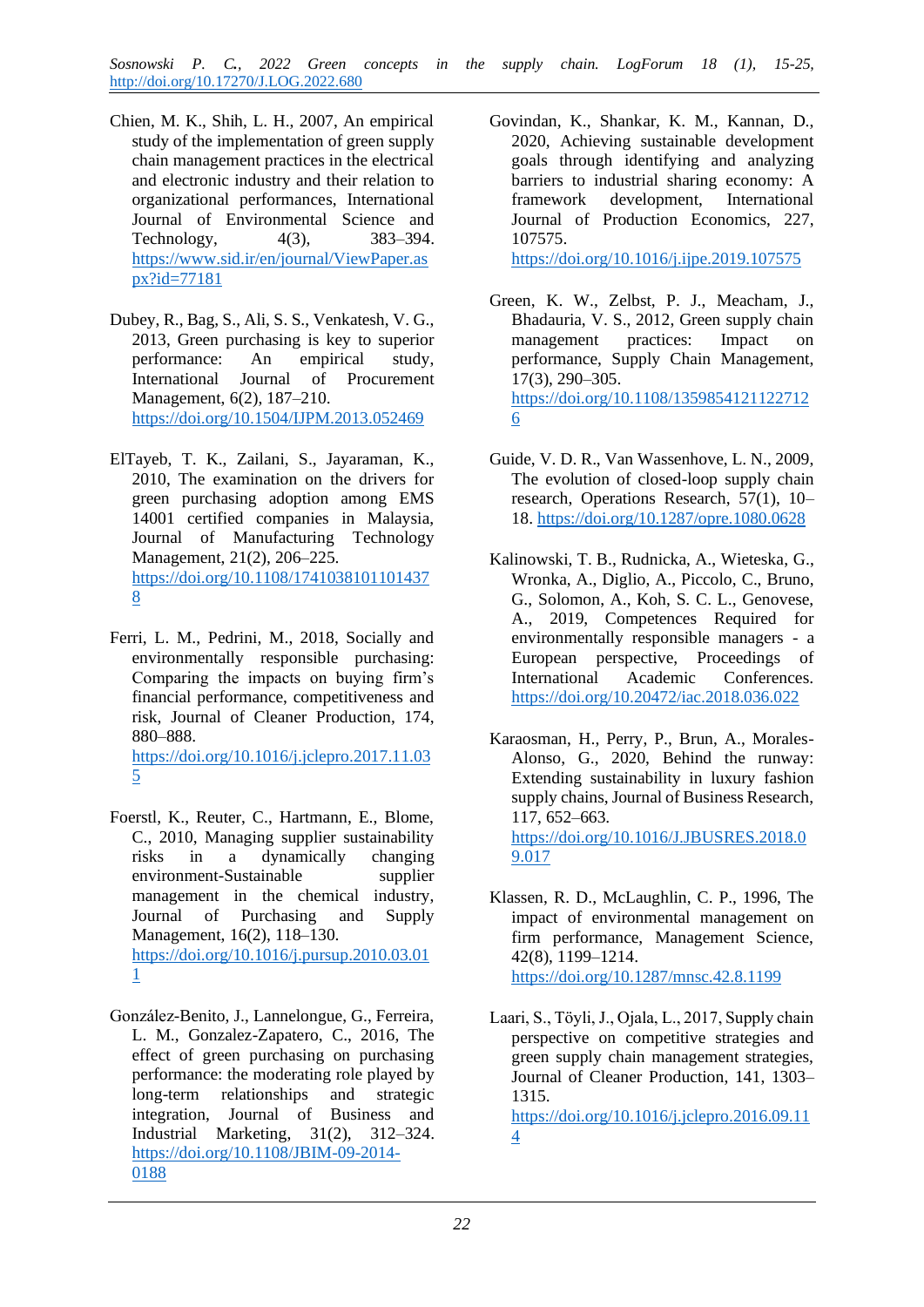*Sosnowski P. C., 2022 Green concepts in the supply chain. LogForum 18 (1), 15-25,*  <http://doi.org/10.17270/J.LOG.2022.680>

- Large, R. O., Gimenez Thomsen, C., 2011, Drivers of green supply management performance: Evidence from Germany, Journal of Purchasing and Supply Management, 17(3), 176–184. [https://doi.org/10.1016/j.pursup.2011.04.00](https://doi.org/10.1016/j.pursup.2011.04.006) [6](https://doi.org/10.1016/j.pursup.2011.04.006)
- Lee, S. Y., Klassen, R. D., 2008, Drivers and enablers that foster environmental management capabilities in small- and medium-sized suppliers in supply chains, Production and Operations Management, 17(6), 573–586. <https://doi.org/10.3401/poms.1080.0063>
- Malek, J., Desai, T. N., 2020, A systematic literature review to map literature focus of sustainable manufacturing, In Journal of Cleaner Production (Vol. 256, p. 120345), Elsevier. [https://doi.org/10.1016/j.jclepro.2020.1203](https://doi.org/10.1016/j.jclepro.2020.120345) [45](https://doi.org/10.1016/j.jclepro.2020.120345)
- Maryniak, A., 2017, Zarządzanie zielonym łańcuchem dostaw [Green supply chain management], Wydawnictwo Uniwersytetu Ekonomicznego w Poznaniu.
- Nelson, D. M., Marsillac, E., Subba Rao, S., 2012, Antecedents and Evolution of the Green Supply Chain, • Journal of Operations and Supply Chain Management Special Issue, 29–43. [https://digitalcommons.odu.edu/itds\\_facpub](https://digitalcommons.odu.edu/itds_facpubs/8) [s/8](https://digitalcommons.odu.edu/itds_facpubs/8)
- Ocicka, B., 2014, Znaczenie ekoinnowacji w zarządzaniu łańcuchem dostaw 2 [The role of eco-innovation in supply chain management], Logistyka, 3. [http://www.logistyka.net.pl/bank](http://www.logistyka.net.pl/bank-wiedzy/logistyka/item/download/79337_781c1e5356a802b4ace101d4f8f0c5ef)[wiedzy/logistyka/item/download/79337\\_78](http://www.logistyka.net.pl/bank-wiedzy/logistyka/item/download/79337_781c1e5356a802b4ace101d4f8f0c5ef) [1c1e5356a802b4ace101d4f8f0c5ef](http://www.logistyka.net.pl/bank-wiedzy/logistyka/item/download/79337_781c1e5356a802b4ace101d4f8f0c5ef)
- Pagell, M., Wu, Z., Wasserman, M. E., 2010, Thinking differently about purchasing portfolios: An assessment of sustainable sourcing, Journal of Supply Chain Management, 46(1), 57–73. [https://doi.org/10.1111/j.1745-](https://doi.org/10.1111/j.1745-493X.2009.03186.x) [493X.2009.03186.x](https://doi.org/10.1111/j.1745-493X.2009.03186.x)
- Preuss, L., 2006, Environmental initiatives in the manufacturing supply chain: A story of light-green supply, In Greening the Supply Chain (205–230), Springer London. [https://doi.org/10.1007/1-84628-299-3\\_12](https://doi.org/10.1007/1-84628-299-3_12)
- Rogers, D. S., Tibben-Lembke, R., 2001, An examination of reverse logistics practices, Journal of Business Logistics, 22(2), 129– 148. [https://doi.org/10.1002/j.2158-](https://doi.org/10.1002/j.2158-1592.2001.tb00007.x) [1592.2001.tb00007.x](https://doi.org/10.1002/j.2158-1592.2001.tb00007.x)
- Rudnicka, A., 2011, Odpowiedzialność społeczna w globalnych łańcuchach dostaw na przykładzie certyfikacji FairTrade [Social responsibility in global supply chains on the example of FairTrade certification], Acta Universitatis Lodziensis. Folia Oeconomica, 258.
- Rudnicka, A., 2016, Nowe standardy zarządzania jakością i środowiskiem a zrównoważony rozwój przedsiębiorstwa [New quality and environmental management standards and sustainable enterprise development], Prace Naukowe Uniwersytetu Ekonomicznego we Wrocławiu, 452, 65–73.
- Sancha, C., Longoni, A., Giménez, C., 2015, Sustainable supplier development practices: Drivers and enablers in a global context, Journal of Purchasing and Supply Management, 21(2), 95–102. [https://doi.org/10.1016/j.pursup.2014.12.00](https://doi.org/10.1016/j.pursup.2014.12.004) [4](https://doi.org/10.1016/j.pursup.2014.12.004)
- Sarkis, J., 1998, Evaluating environmentally conscious business practices, European Journal of Operational Research, 107(1), 159–174. [https://doi.org/10.1016/S0377-](https://doi.org/10.1016/S0377-2217(97)00160-4) [2217\(97\)00160-4](https://doi.org/10.1016/S0377-2217(97)00160-4)
- Sarkis, J., 2012, A boundaries and flows perspective of green supply chain management, In Supply Chain Management (17(2), 202–216), Emerald Group Publishing Limited. [https://doi.org/10.1108/1359854121121292](https://doi.org/10.1108/13598541211212924) [4](https://doi.org/10.1108/13598541211212924)
- Sarkis, J., 2014, Green Supply Chain Management, ASME. <https://doi.org/10.1115/1.860281>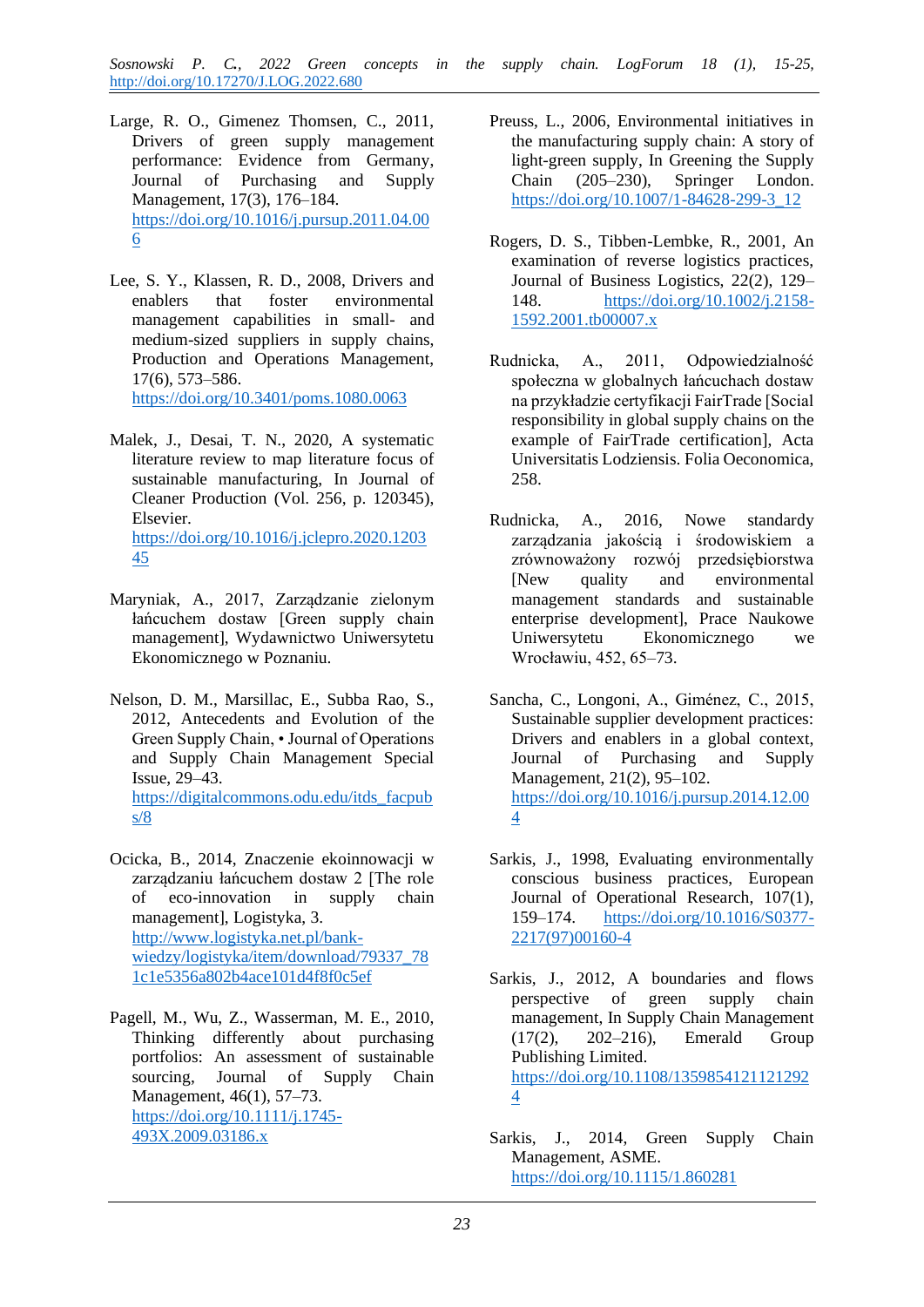- Seuring, S., 2013, A review of modeling approaches for sustainable supply chain management, Decision Support Systems, 54(4), 1513–1520. <https://doi.org/10.1016/j.dss.2012.05.053>
- Sillanpää, I., Shahzad, K., Sillanpää, E., 2015, Supplier development and buyer-supplier relationship strategies-a literature review, International Journal of Procurement Management, 8(1–2), 227–250. <https://doi.org/10.1504/IJPM.2015.066283>
- Sosnowski, P. C., 2019, The role of environmental cooperation and collaboration in supplier relationship management, LogForum, 15(3), 331–339. <https://doi.org/10.17270/J.LOG.2019.345>
- Sosnowski, P. C., Bojanowska, A., 2018, Environmental and Social Aspects of Supplier Relationship Management, Acta Universitatis Lodziensis. Folia Oeconomica, 5(331), 115–130. <https://doi.org/10.18778/0208-6018.331.07>
- Srivastava, S. K., 2007, Green supply-chain management: A state-of-the-art literature review, International Journal of Management Reviews, 9(1), 53–80. [https://doi.org/10.1111/j.1468-](https://doi.org/10.1111/j.1468-2370.2007.00202.x) [2370.2007.00202.x](https://doi.org/10.1111/j.1468-2370.2007.00202.x)
- Sroufe, R., 2006, A framework for strategic environmental sourcing, In Greening the Supply Chain (3–23), Springer London. [https://doi.org/10.1007/1-84628-299-3\\_1](https://doi.org/10.1007/1-84628-299-3_1)
- Tate, W. L., Ellram, L. M., Dooley, K. J., 2012, Environmental purchasing and supplier management (EPSM): Theory and practice, Journal of Purchasing and Supply Management, 18(3), 173–188. [https://doi.org/10.1016/j.pursup.2012.07.00](https://doi.org/10.1016/j.pursup.2012.07.001) [1](https://doi.org/10.1016/j.pursup.2012.07.001)
- Tundys, B., 2018, Zielony łańcuch dostaw: zarządzanie, pomiar, ocena [Green supply chain: management, measurement, assessment], CeDeWu.
- Urbaniak, M., 2018, The Role of Environmental Management Concept in the Supply Chain, Acta Universitatis Lodziensis. Folia Oeconomica, 5(331), 131–141. <https://doi.org/10.18778/0208-6018.331.08>
- Urbaniak, M., Tundys, B., Ankiel, M., 2021, Expectations of production companies operating in poland towards suppliers with regards to implementation of the sustainability concept, Sustainability, 13(16), 8683. <https://doi.org/10.3390/su13168683>
- Wagner, S. M., 2011, Supplier development and the relationship life-cycle, International Journal of Production Economics, 129(2), 277–283. <https://doi.org/10.1016/j.ijpe.2010.10.020>
- Wilding, R., Wagner, B., Miemczyk, J., Johnsen, T. E., Macquet, M., 2012, Sustainable purchasing and supply management: A structured literature review of definitions and measures at the dyad, chain and network levels, Supply Chain Management: An International Journal, 17(5), 478–496. [https://doi.org/10.1108/1359854121125856](https://doi.org/10.1108/13598541211258564) [4](https://doi.org/10.1108/13598541211258564)
- Witkowski, J., Pisarek, A., 2017, Istota zielonych łańcuchów dostaw − propozycja systematyzacji pojęć [The essence of green supply chains - a conceptual systematisation proposal], Studia Ekonomiczne, 315, 11–26.
- Wong, C. Y., Wong, C. W. Y., Boon-itt, S., 2015, Integrating environmental management into supply chains: A systematic literature review and theoretical framework, International Journal of Physical Distribution and Logistics Management, 45, 43–68. [https://doi.org/10.1108/IJPDLM-05-](https://doi.org/10.1108/IJPDLM-05-2013-0110) [2013-0110](https://doi.org/10.1108/IJPDLM-05-2013-0110)
- Zsidisin, G. A., Siferd, S. P., 2001, Environmental purchasing: A framework for theory development, European Journal of Purchasing and Supply Management, 7(1), 61–73. [https://doi.org/10.1016/S0969-](https://doi.org/10.1016/S0969-7012(00)00007-1) [7012\(00\)00007-1](https://doi.org/10.1016/S0969-7012(00)00007-1)